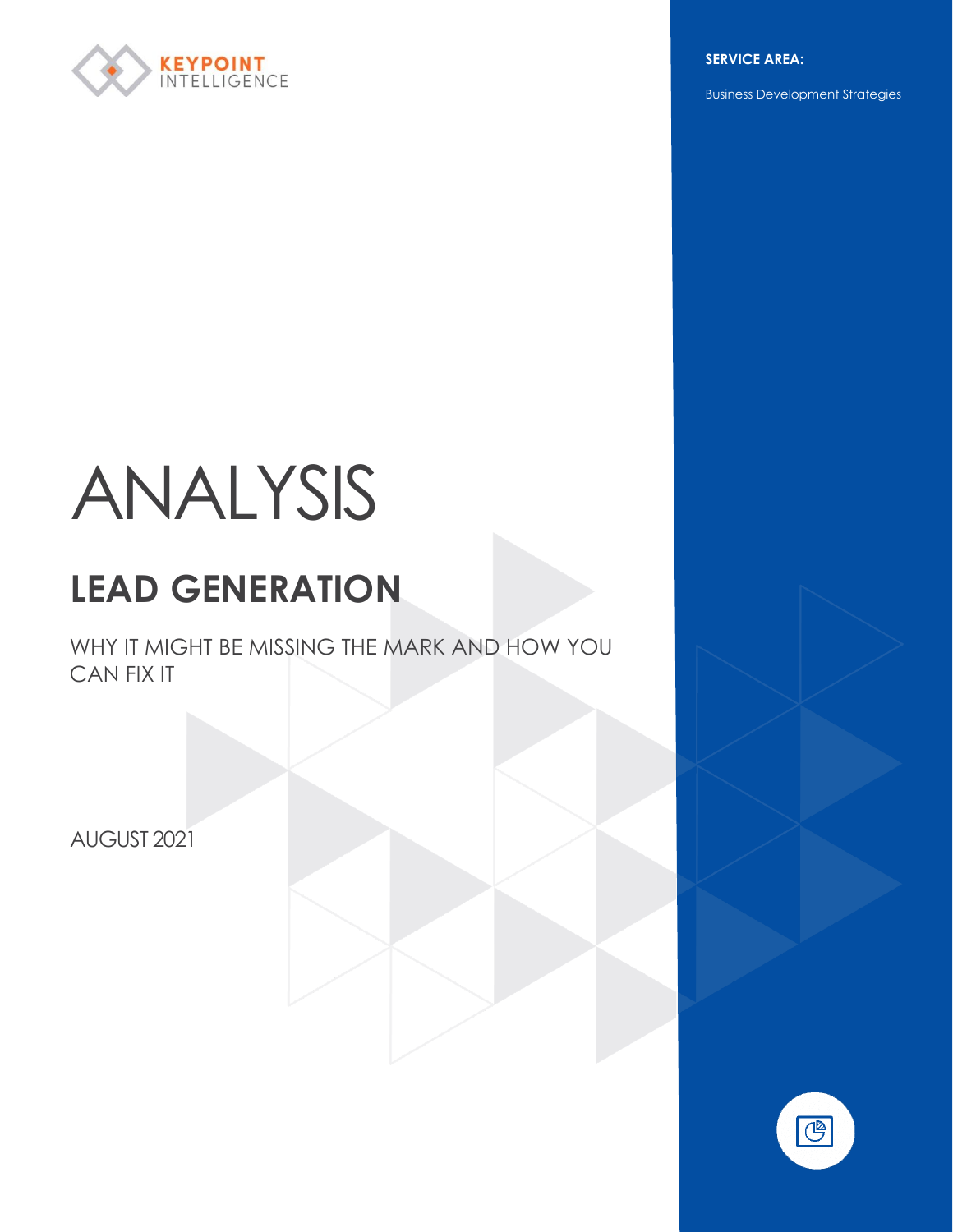

# **Table of Contents**

# **Figures**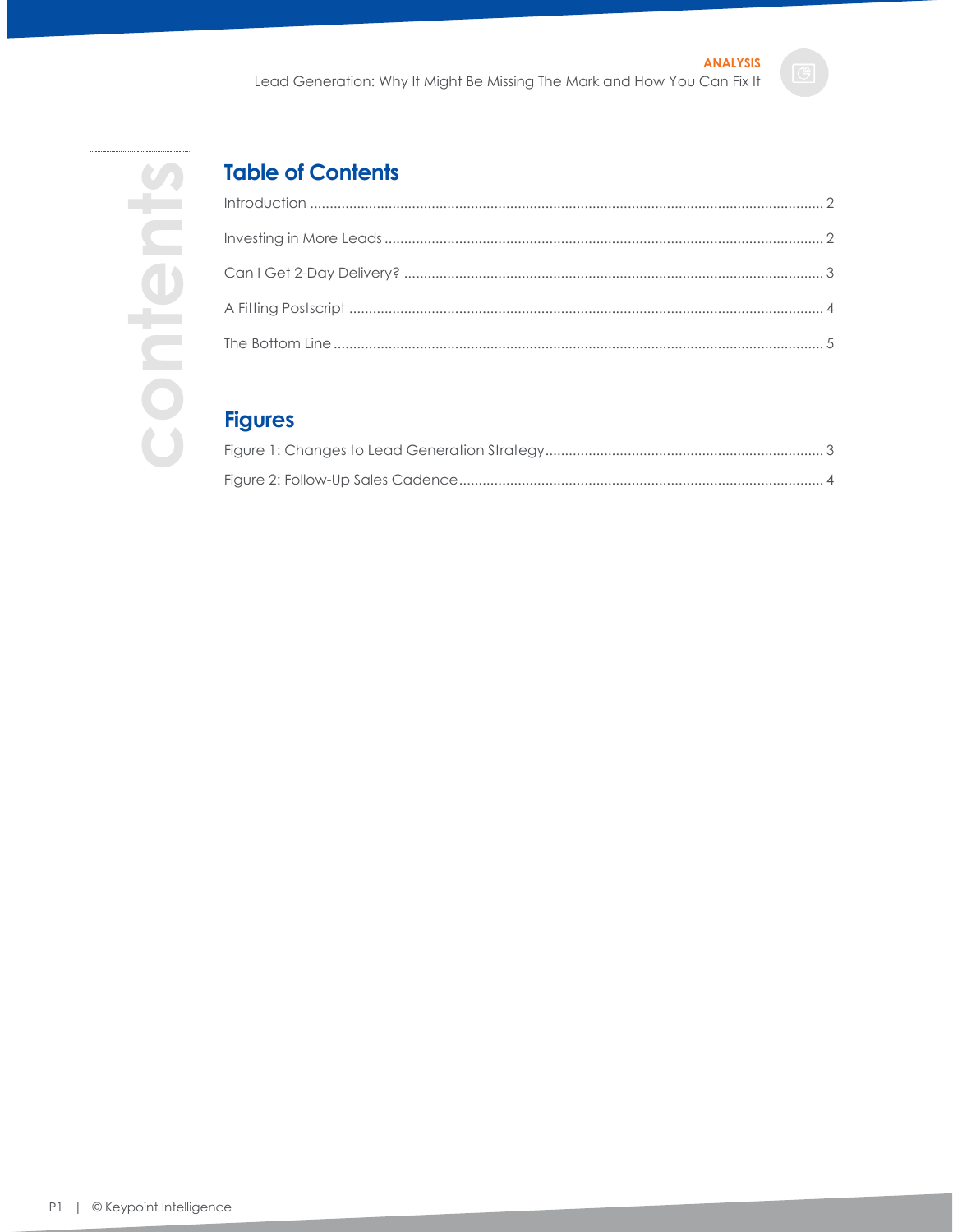# <span id="page-2-0"></span>**Introduction**

Lead generation is important to businesses of all types and sizes. In its simplest form, lead generation involves capturing the attention of prospective buyers who are interested in your product or service. All qualified leads can then be added to the sales pipeline and nurtured until the interested party is ready to buy.

Some firms question the need for a lead generation program; they will say that their business growth is organic and built on word of mouth. Although this option is of course favorable, solely depending on existing customers to promote your business likely means that you're capturing only part of the available market opportunity. In addition, the buyer is forced to shoulder the burden of finding a solution for their precise need. Ultimately, this means that the buyer must do all the work, and they will often resort to "price shopping" to find a solution.

A well-designed lead generation program helps reduce the need for price shopping. It provides the metrics you need to forecast business results. For example, it can identify the number of leads you need to reach your revenue goals. When properly executed, a lead generation program will enable your sales team to focus on the right activities so you can stay top-of-mind with the audience you hope to do business with. There are several leadgen tools and techniques that should be explored before you can decide what will work best for your business. This article explores how to get the most from your lead generation efforts while avoiding the possible pitfalls.

# <span id="page-2-1"></span>**Investing in More Leads**

Earlier this year, KL Kimerer & Associates conducted a study among print service providers (PSPs) to help determine the sales and marketing changes that we might encounter going forward. When respondents were asked specifically about planned changes to their lead generation strategies, nearly half reported that they intended to increase their budget. This suggests that PSPs are looking more closely at how they can increase their reach and optimize their sales and marketing efforts.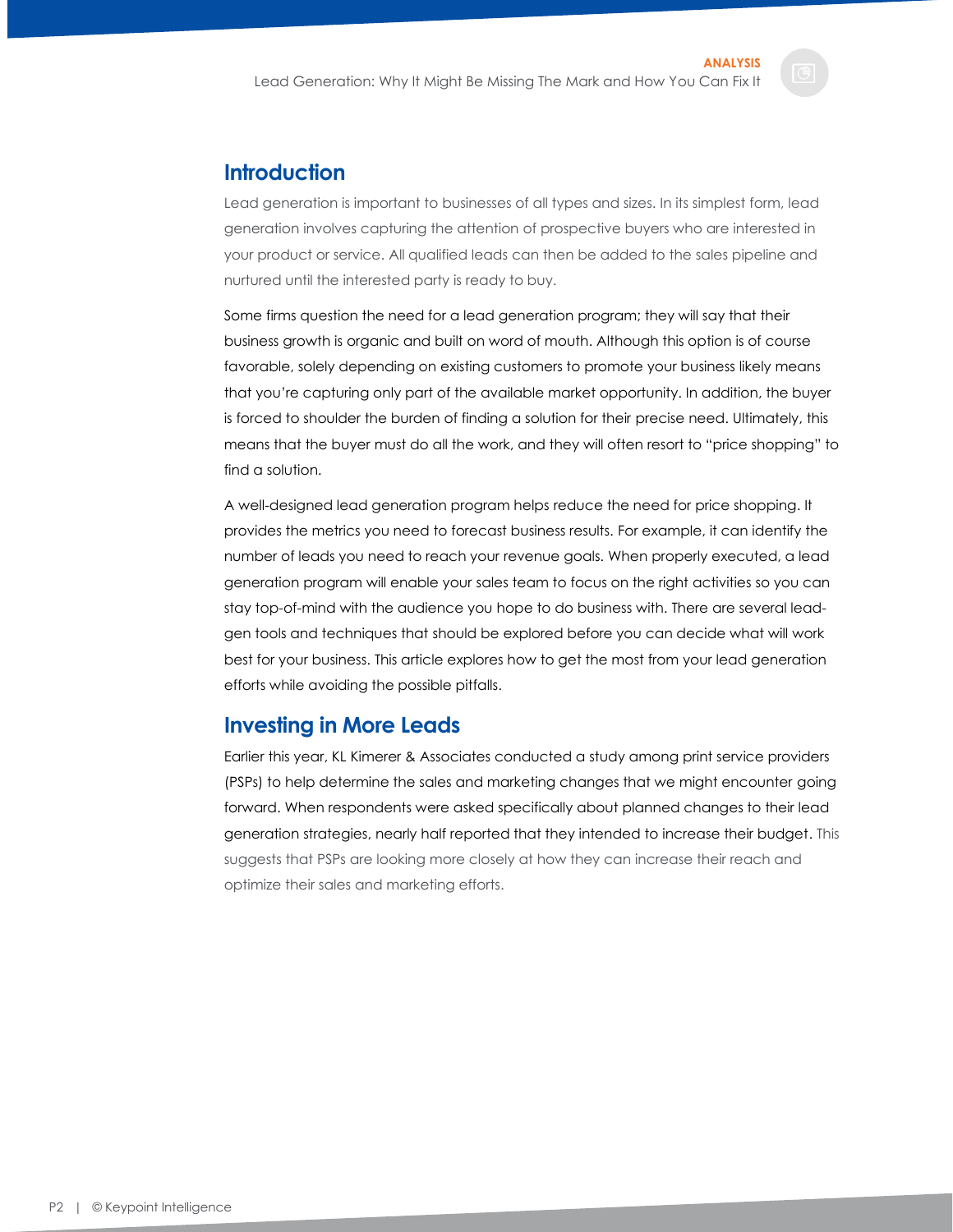<span id="page-3-1"></span>

#### **Figure 1: Anticipated Changes to Lead Generation**

Source: *Marketing & Sales Best Practices*; KL Kimerer & Associates 2021

To get the most from lead generation budgets, it's important to set a foundation for success. There's a big difference between capturing qualified prospects instead of just contacts, and it starts with developing a solid understanding of your ideal customer and the challenges they are looking to solve. Relying on a program that is intended to draw in anybody and everybody will likely deliver the same results as cold calling from a telephone book.

If you hope to create effective messaging, defining your audience is a critical first step. In addition to determining company size and location, this means learning about their industry, identifying business trends or cycles, and understanding what they value. Regardless the techniques you use (e.g., Search Engine Optimization, Webinars, newsletters, e-mail, direct mail), your messaging must be crystal clear. Your audience must understand how you can help them solve their critical business problems. Without first understanding these challenges, it will be difficult if not impossible to connect with the members of your audience and trigger engagement.

### <span id="page-3-0"></span>**Can I Get 2-Day Delivery?**

With today's increased business speed and the desire for immediate results, it's important to recognize that even the best lead-gen programs will nurture prospects that are not yet ready to buy. High-volume outreach that includes promotions, coupons, and discounted offers will often attract transactional customers that will be willing to shop for more deals once your offer expires. Of course, no one would turn down a prospect that is ready to buy today, but the reality is the best customers are the ones you already have a relationship with. Establishing this type of trusted relationship begins before the prospect is aware that they have a problem to solve. Solid lead generation programs include establishing yourself as a thought leader in the eyes of your prospects, so you are top of mind when that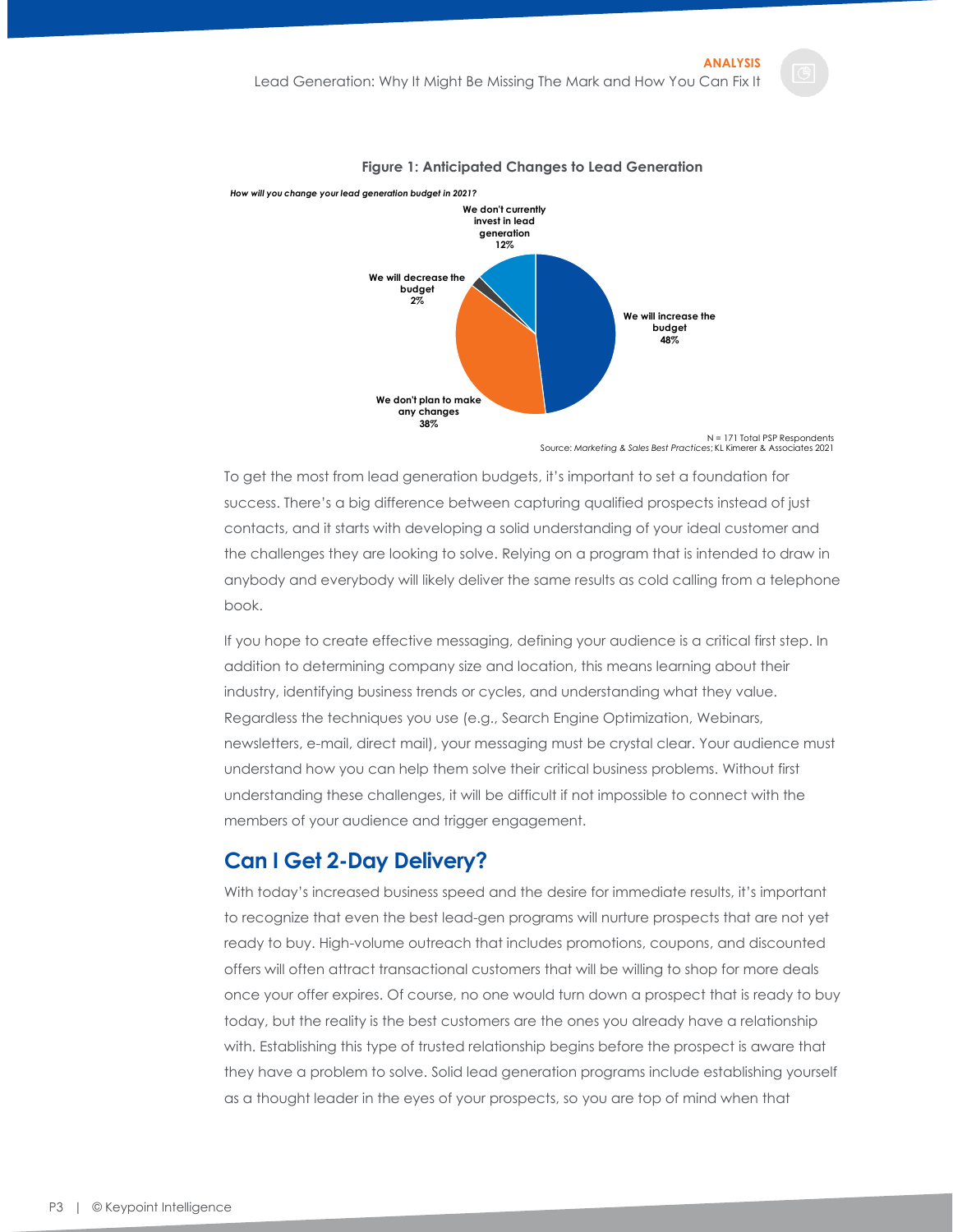prospect is ready to buy. If you only focus on quick wins and candidates with money in hand, the best opportunities might very well get lost in the shuffle.

Implementing a thought leadership approach may seem like a waste of time and effort, but it's one of the most effective ways to ensure that you're already at the intersection when your prospect is finally ready to buy. According to Forrester Research, "companies that nurture leads make 50% more sales at a cost that is 33% less than non-nurtured leads." The best way to get started with this approach is to create a calendar of touches. Establish content that aligns with your prospect's interest level or purchasing stage. This content should effectively demonstrate your knowledge of the audience's needs. Determine what channels you will use, and don't forget about the tried and trusted direct mail! With this approach, you'll also have an opportunity to increase your brand awareness.

# <span id="page-4-0"></span>**A Fitting Postscript**

One of the biggest chasms in any lead generation program can be found in the follow-up process. Most organizations place the responsibility for lead generation on their sales team. Data from HubSpot suggests that converting leads into customers is the top priority for nearly three-quarters of businesses. Despite this, data from KL Kimerer & Associates indicates that only a little more than half of respondents have a defined sales cadence and follow-up practice.

<span id="page-4-1"></span>

#### **Figure 2: Follow-Up Sales Cadence**

N = 132 PSP Respondents Source: *Marketing & Sales Best Practices*; KL Kimerer & Associates 2021

When pressed for details, some respondents to this question revealed that their sales reps are supposed to follow up but don't always follow through. Others stated that they were working on a plan to improve the follow-up process, but that nothing concrete had been implemented. Ultimately, this means that roughly 45% of all leads aren't being attended to. Before launching a lead generation program, it is of paramount importance to clearly define roles and responsibilities. Think of it this way—even if you've built a great book of business and your clients pay on time, all of this will be for naught if you neglect to deposit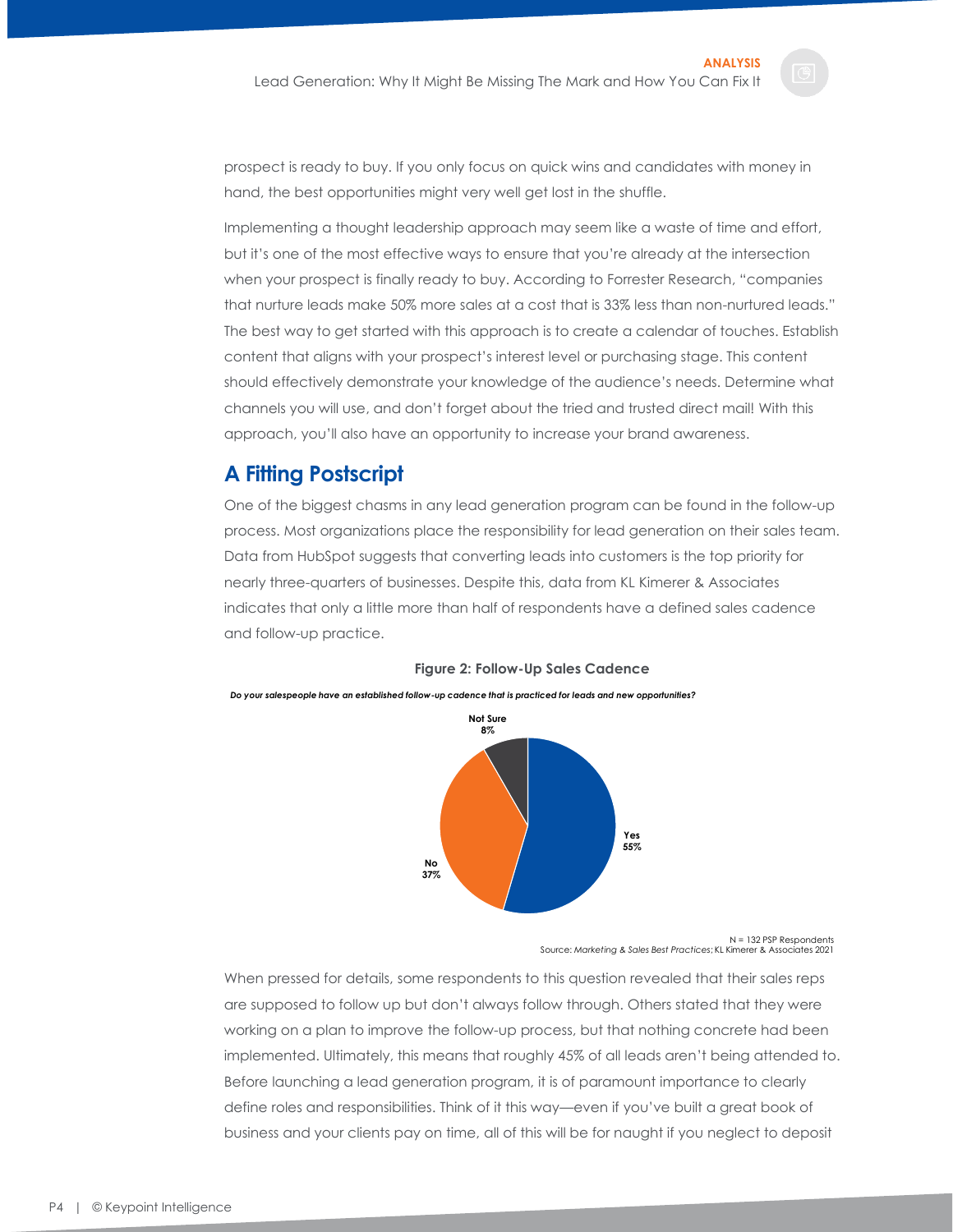their check in the bank. If you're overlooking this critical step in your business process, you're likely leaving money on the table.

To better serve your efforts, establish standard operating procedures instead of leaving the lead up to chance. Determine who is responsible for what and precisely when and how follow-up will occur. Just as you determine which channels you'll use to generate leads, do the same when nurturing them. For example, will the follow-up include a phone call, an email, a social media post, or something else? Equally important, when will the follow-up occur—within minutes/hours of the lead coming in or days/weeks afterward? Then identify the duration of the nurturing process and the number of touches or follow-ups required to convert them to new business. You might find that it takes time to determine what works best for your business. Sales data from The Rain Group suggests that it takes eight attempts to connect with a prospect, yet most salespeople give up after two attempts. Perhaps it's because they don't know how to conduct effective follow-up or don't have the proper tools. By establishing a well-defined process and identifying the metrics it will deliver, your sales team will have the tools required to increase the velocity of your marketing and sales efforts.

# <span id="page-5-0"></span>**The Bottom Line**

As you plan out your lead generation efforts for the future, take the time to put yourself in your ideal prospect's shoes. If you downloaded a whitepaper, sat in on a webinar, or attended an event, what questions would you want addressed. What type of additional information would be required to keep your interest? How often do you want to be reached out to? Lead generation doesn't need to be complicated, but the process must be deliberate and well thought-out. At the end of the day, prospects are more likely to turn to PSPs that take the time to truly understand what their customers need and when they need it.